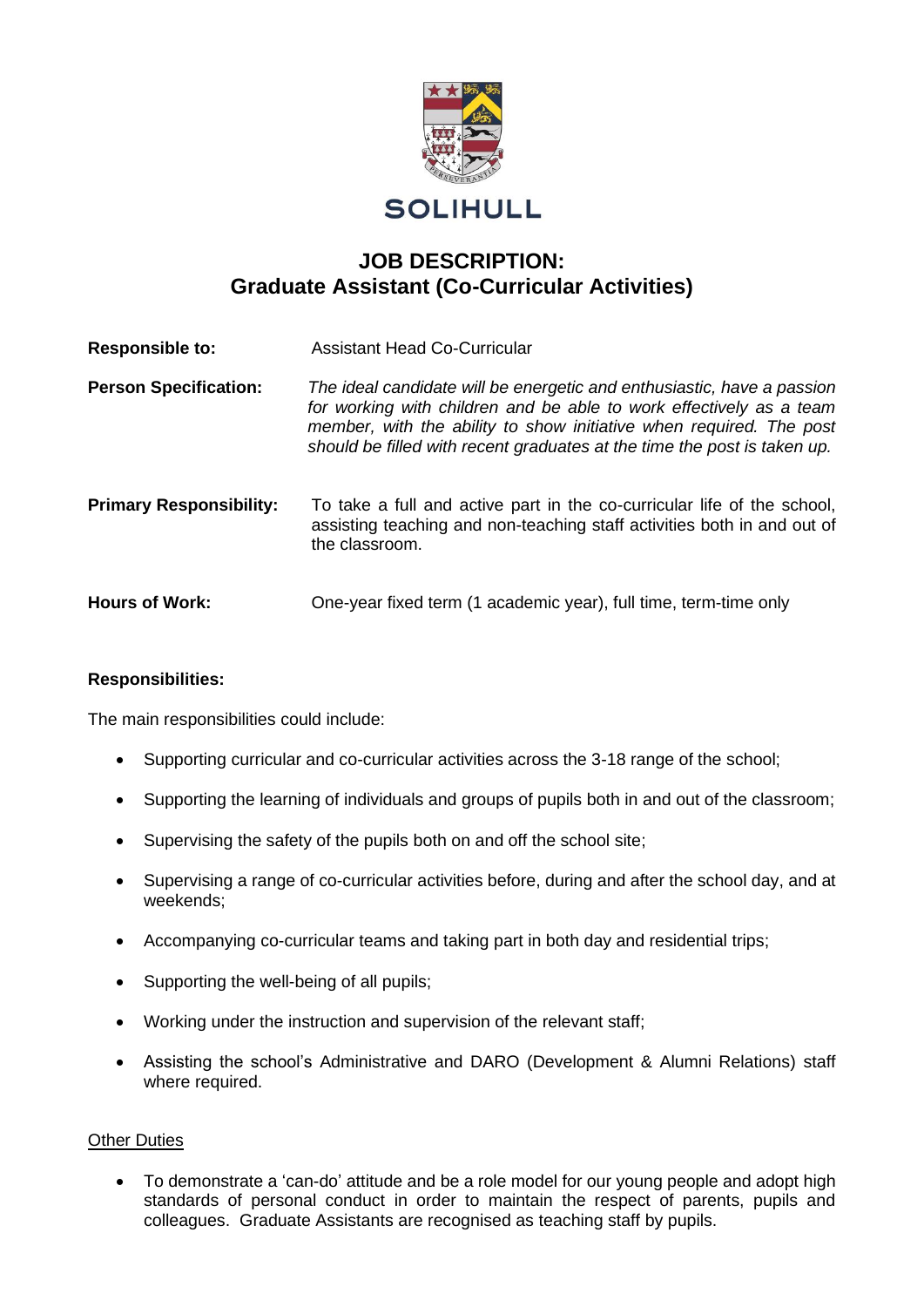## General

- Promoting welfare and safety of all members of the school community, and adherence to the school's Safeguarding and Child Protection Policy;
- Support the aims of the school;
- Support all members of the school community with respect and consideration;
- Set a good example to pupils in terms of appropriate dress, standards of punctuality and attendance;
- Actively support the values of the school at all times;
- Take responsibility for professional development, participating in staff training including INSET days where required, and the school's CPD and professional development procedures;
- Participate in the management of the school by attending meetings as required;
- Adhere to the Health & Safety Policy, ensuring that all tasks are carried out safely and effectively with due regard to the health and safety of all members of the school community, including visitors and the post-holder.

## Other:

The Job Description is subject to:

• Other reasonable requests by negotiation with the Bursar and Headmaster

|                                                         | <b>ESSENTIAL</b>                                                                                                                                                                              | <b>DESIRABLE</b>                                                                                                                                                                                          |
|---------------------------------------------------------|-----------------------------------------------------------------------------------------------------------------------------------------------------------------------------------------------|-----------------------------------------------------------------------------------------------------------------------------------------------------------------------------------------------------------|
| Qualifications/<br><b>Professional</b><br><b>Bodies</b> | Willingness to undertake training and<br>development appropriate to the role.<br>Recent graduate.                                                                                             |                                                                                                                                                                                                           |
| <b>Experience</b>                                       | An understanding and personal<br>experience of co-curricular activities in<br>an educational setting.                                                                                         | Previous experience of working<br>with children<br>Ability to involve themselves in<br>academic enrichment groups,<br>such as the Debating Society,<br>with the possibility of leading<br>some activities |
| Skills/knowledge                                        | Excellent written and verbal<br>communication skills<br>Excellent understanding of a range of<br>co-curricular activities<br>Excellent organisational skills and the<br>ability to multi-task | Awareness and understanding<br>of safeguarding and welfare of<br>children<br>Knowledge of Microsoft and<br>other IT packages                                                                              |
| <b>Personal</b><br><b>Attributes</b>                    | Commitment to safeguarding and<br>promoting the welfare of children<br>A 'can do' attitude and someone who is<br>passionate about developing the whole                                        | Ability to improve and<br>implement new systems and<br>processes                                                                                                                                          |

# **PERSON SPECIFICATION: Graduate Assistant**